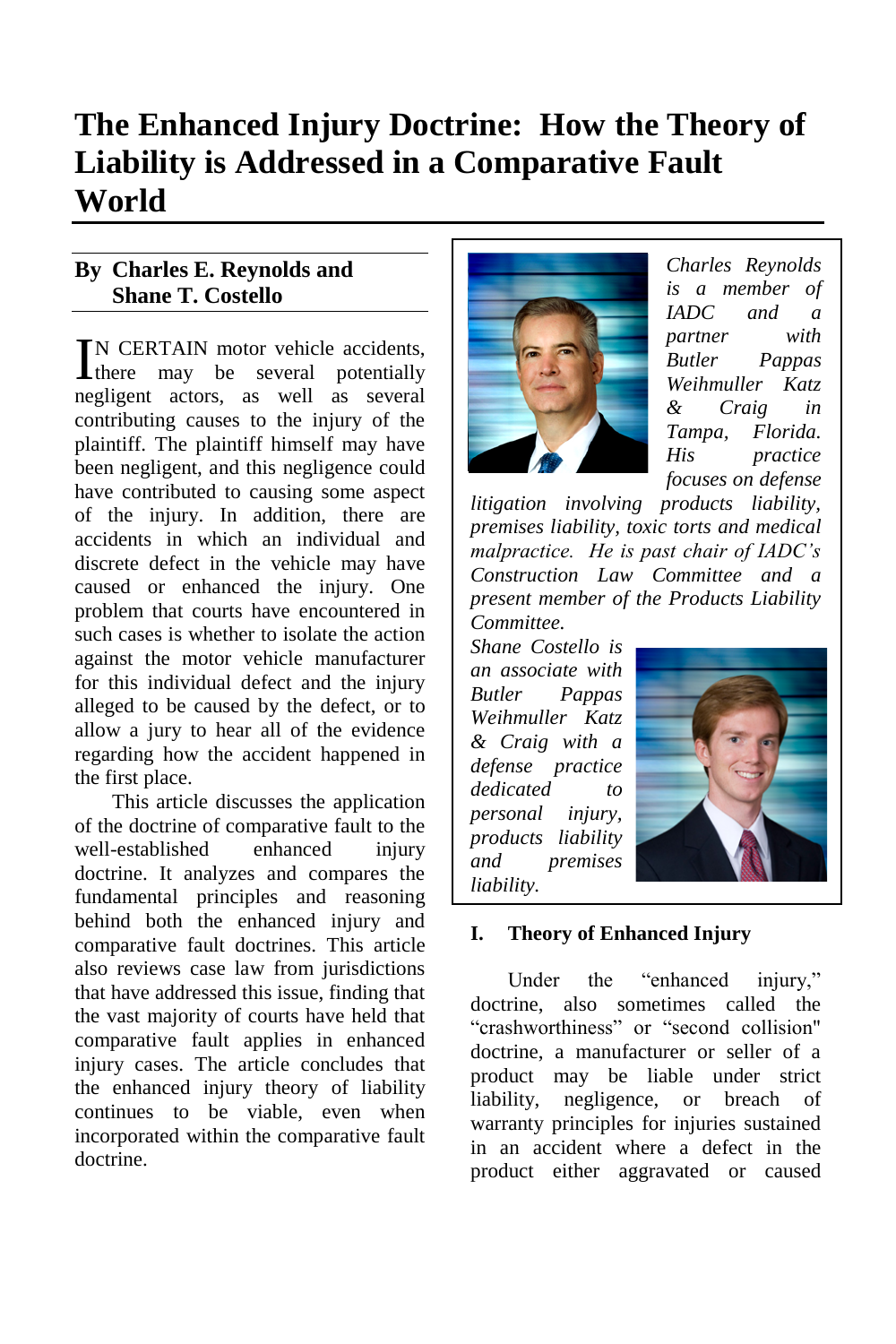additional injury to the plaintiff, even though the defective product did not cause the initial harm. Under the theory, the manufacturer is not held liable for injuries arising out of the initial collision, but is instead liable for enhanced injuries over and above the injuries caused by the initial collision—in other words, those injuries that probably would not have occurred due to the initial collision in the absence of a defective design.

While the terms "enhanced injury," "crashworthiness," and "second collision" are often used interchangeably, the term "enhanced injury" perhaps best captures the theory of liability. "Crashworthiness" relates to the protection that a vehicle provides to its occupants against injuries arising from accident. The term "second collision" refers to, for example, the impact between the occupant and the interior of the vehicle, or the ejection of the occupant from the vehicle, while the first or initial collision is the vehicle's impact with another object. The majority of "enhanced injury" cases involve motor vehicle accidents.

The "enhanced injury" doctrine was first established by the decision of the Eighth Circuit Court of Appeals in *Larsen v. General Motors*. 1 Prior to this seminal decision, courts rejected the notion that a product manufacturer could be held liable for a defective product where another's negligence was the cause of the underlying accident. $^{2}$  The rationale was that manufacturers could only be held

 $\overline{a}$ 

liable for the intended use of the product, and collisions were not an intended use.

The *Larsen* court reasoned that automobile collisions are clearly foreseeable and statistically inevitable, and therefore car manufacturers have the duty to design vehicles to avoid subjecting the user to an unreasonable risk of injury in the event of a collision. $3$ Therefore, the *Larsen* court established liability on the automobile manufacturer when an injury was caused or enhanced by a design or manufacturing defect and was reasonably foreseeable and reasonably could have been avoided.<sup>4</sup> *Larsen* was subsequently widely approved and adopted.

#### **II. Comparative Fault**

The enhanced injury doctrine was established and developed largely under the then-existing tort systems of joint and several liability and contributory negligence. However, many jurisdictions have since developed a comparative fault system applicable to negligence and products liability cases, either completely abolishing joint and several liability or specifically limiting it to particular situations. Under a system of comparative fault, each party, including the plaintiff, is apportioned that percentage of plaintiff's damages which were proximately caused by that party's negligence.

The courts have since been confronted with the question of how best to apply the principles of comparative fault to enhanced injury cases. The principal question presented is whether

1

<sup>&</sup>lt;sup>1</sup> 391 F.2d 495 (8th Cir. 1968).

 $2$  Evans v. Gen. Motors Corp., 359 F.2d 822 (7th Cir.1966), overruled by Huff v. White Motor Corp., 565 F.2d 104, 110 (7th Cir.1977).

<sup>3</sup> *Larsen*, 391 F.2d at 502.

<sup>4</sup> *Id*. at 503.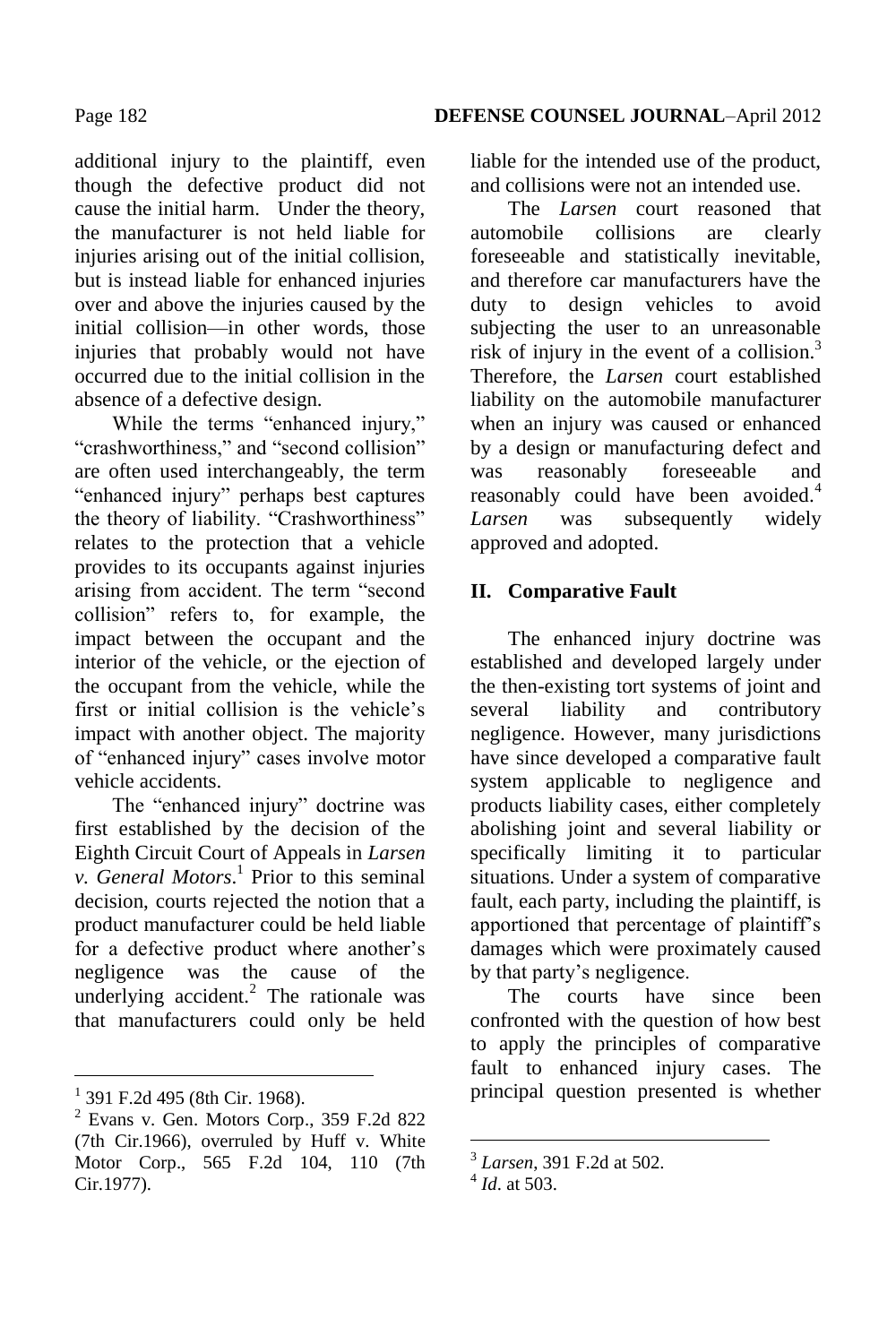evidence of the comparative fault of the plaintiff and other negligent parties in causing the "initial collision" may be presented to the jury to apportion plaintiff's damages with respect to both the "initial collision" and "second collision" due to design defect. The key to answering this question lies in proximate cause analysis, which plays an extremely significant role in both comparative fault and the enhanced injury doctrine.

#### **III. The Shaky and Shrinking Minority**

Stated generally, the minority view holds that it is impermissible in enhanced injury cases to allow the fact finder to compare the fault or negligence of the plaintiff and other potentially liable parties and nonparties in causing the accident with the fault or negligence of the manufacturer in designing or manufacturing a motor vehicle. The cause of the initial impact and injury is treated as entirely separate and distinct from the cause of the second impact and injury (the "enhanced injury"). This results in the conclusion that the causative factors are not joint tortfeasors.<sup>5</sup>

Under this view, the comparative negligence of the plaintiff and other third

 $\overline{a}$ 

party tortfeasors in causing the accident is deemed irrelevant and inadmissible. The plaintiff only must show that there existed a product defect and that the defect caused an enhanced injury. This allows plaintiffs to prevent juries from hearing evidence concerning the cause of the initial crash, such as the intoxication or negligence of the plaintiff or a third party tortfeasor. The rationale is that, since the crashworthiness doctrine proceeds from the belief that a vehicle manufacturer has a duty to minimize the injurious effect of a crash no matter how the crash is caused, any participation by persons in bringing about the accident is irrelevant.

In *D'Amario v. Ford Motor Company*, 6 a minor under the influence of alcohol drove his car into a tree and the vehicle subsequently caught fire, resulting in the plaintiff passenger burning to  $death.<sup>7</sup>$  The plaintiff claimed enhanced injuries due to the fire being caused by a defective fuel system in the vehicle.<sup>8</sup> The Florida Supreme Court held that comparative negligence would not ordinarily apply in enhanced injury cases, ruling that the tortfeasor who caused the crash was not a joint tortfeasor with the manufacturer and could not be on the verdict form.<sup>9</sup> The court distinguished between fault in causing the accident and

1

<sup>5</sup> *See, e.g.,* Robert C. Reichert, *Limitations on Manufacturer Liability in Second Collision Actions*, 43 MONT. L. REV. 109, 117–118 (1982) (stressing that accident-causing fault must be distinguished from injury-enhancing fault; otherwise manufacturers of a defective product will be shielded from liability in every second injury case, a result contrary to the holding in *Larsen* and contrary to the purpose for which the crashworthiness doctrine was first recognized).

<sup>6</sup> 806 So.2d 424, 426 (Fla. 2001).

<sup>7</sup> *D'Amario*, 806 So. 2d at 427.

<sup>8</sup> *Id*. at 428.

<sup>9</sup> *Id*. at 426. In so holding, the Court held that *Fabre v. Marin*, 623 So.2d 1182 (Fla. 1993), did not apply in crashworthiness cases. *Fabre* held that all joint tortfeasors may be placed on a verdict form so that fault could be apportioned among all persons (parties or nonparties) who may have contributed to an accident.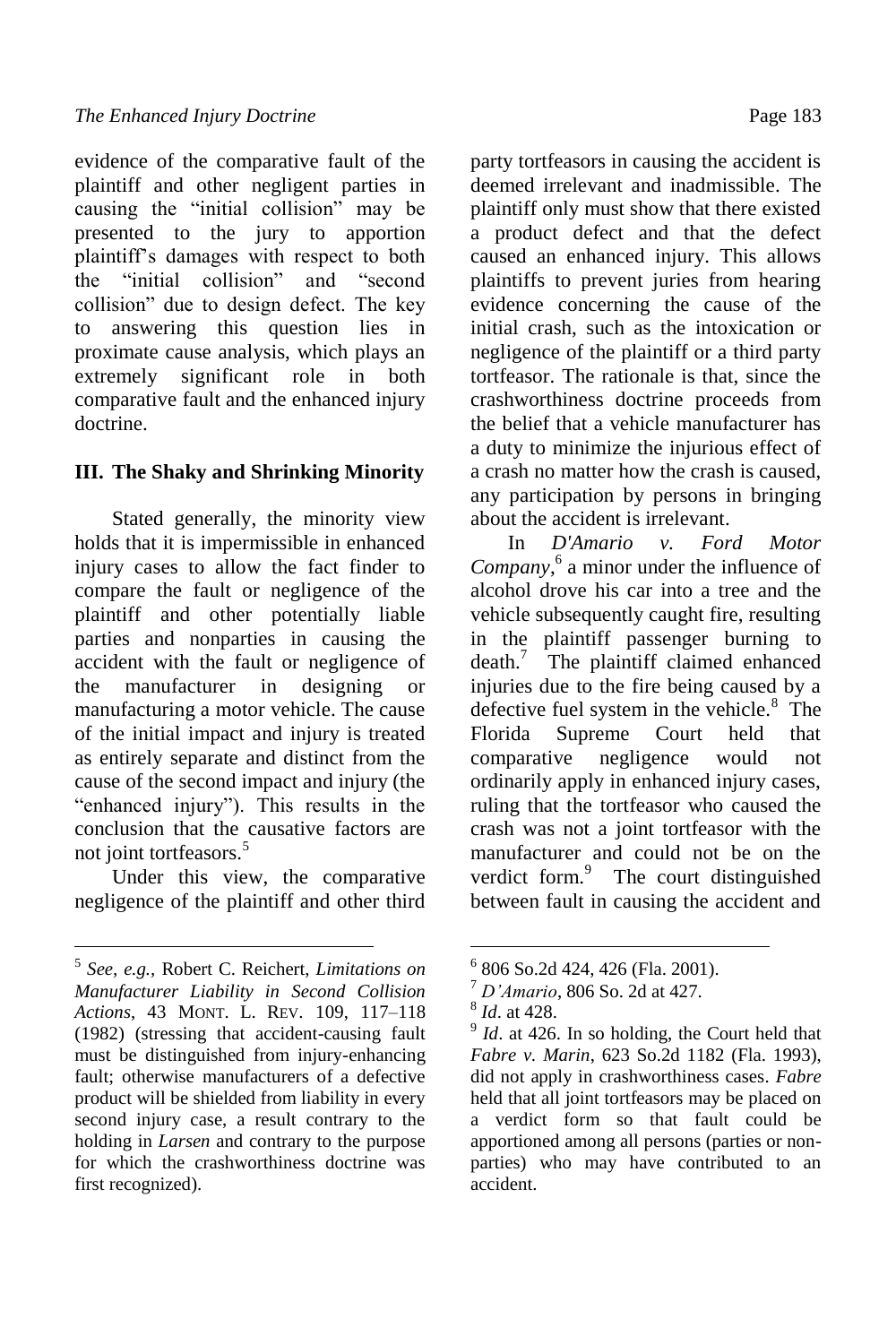Page 184 **DEFENSE COUNSEL JOURNAL**–April 2012

fault in causing the enhanced injuries as a result of the product defect, reasoning that the manufacturer was only being held liable for injuries sustained from the fire, or "second collision," and not for injuries sustained as a result of the impact with the tree, or "first collision."<sup>10</sup>

The court was aware of the potential for successive tortfeasors being held liable for damages caused by the initial tortfeasor, but was of the opinion that this issue was sufficiently addressed by the crashworthiness doctrine's legal rationale limiting a manufacturer's liability only to those damages caused by the defect. $11$ The court held that the defendant manufacturer would be entitled to a jury instruction that no claim was being made for damages arising out of the initial accident and that the manufacturer should be held liable only for the damages caused by the initial collision.<sup>12</sup> Such an instruction, in the court's opinion, would ensure each defendant was held responsible for the damages it proximately caused, and would avoid juror confusion related to the retrying of the cause of the underlying action in the crashworthiness case.<sup>13</sup>

In a footnote, $14$  the court recognized that under certain circumstances damages would not be capable of apportionment between the initial and secondary collision, in which case the jury would be able to apportion all the damages to the

 $\overline{a}$ 

<sup>14</sup> *Id*. at 440, n. 16.

defendant in accordance with *Gross v. Lyons*. 15 *Gross* provides that when the tortious conduct of more than one defendant contributes to one indivisible injury, the entire amount of damage resulting from all contributing causes is the total amount of damages recoverable by the plaintiff. $16$ 

In support of its reasoning and conclusion, the *D'Amario* court cited authority from various jurisdictions, including *Reed v. Chrysler Corp*., <sup>17</sup> *Cota v. Harley Davidson*, <sup>18</sup> *Jimenez v. Chrysler Corp*., <sup>19</sup> *Andrews v. Harley Davidson*, 20 and *Green v. General Motors*. 21

In *Reed*, the Supreme Court of Iowa addressed the question of the admissibility of the intoxication of the vehicle driver and the plaintiff passenger in a one-vehicle accident.<sup>22</sup> The court held that the evidence was inadmissible, holding that comparative fault should not be assessed in a crashworthiness case unless it is shown to be a proximate cause of the enhanced injury.<sup>23</sup> The rationale in *Reed* was that the fault of the plaintiff in causing the accident was irrelevant because the theory of an enhanced injury presupposes the occurrence of an accident and focuses solely on the enhancement of

- $20\overline{)106}$  Nev. 533, 796 P.2d 1092, 1095 (Nev. 1990).
- $21$  310 N.J. Super. 507, 709 A.2d 205, 212-
- 213 (N.J. Sup. Ct. App. Div. 1998).
- <sup>22</sup> *Reed*, 494 N.W.2d at 229–230.
- <sup>23</sup> *Id*. at 230.

1

<sup>10</sup> *Id*. at 436-437.

<sup>&</sup>lt;sup>11</sup> *Id.* at 439-440 (citing Jimenez v. Chrysler Corp., 74 F. Supp.2d 548 (D. S.C.1999), *reversed in part and vacated*, 269 F.3d 439 (4th Cir. 2001)).

 $^{12}$  *Id.* at 440.

<sup>13</sup> *Id*.

<sup>15</sup> 763 So.2d 276 (Fla. 2000).

<sup>16</sup> *Gross*, 763 So.2d at 280.

<sup>17</sup> 494 N.W.2d 224 (Iowa 1992).

<sup>18</sup> 141 Ariz. 7, 684 P.2d 888, 895–986 (Ariz. Ct. App. 1984).

<sup>19</sup> 74 F. Supp.2d 548 (D. S.C.1999), *reversed in part and vacated*, 269 F.3d 439 (4th Cir. 2001).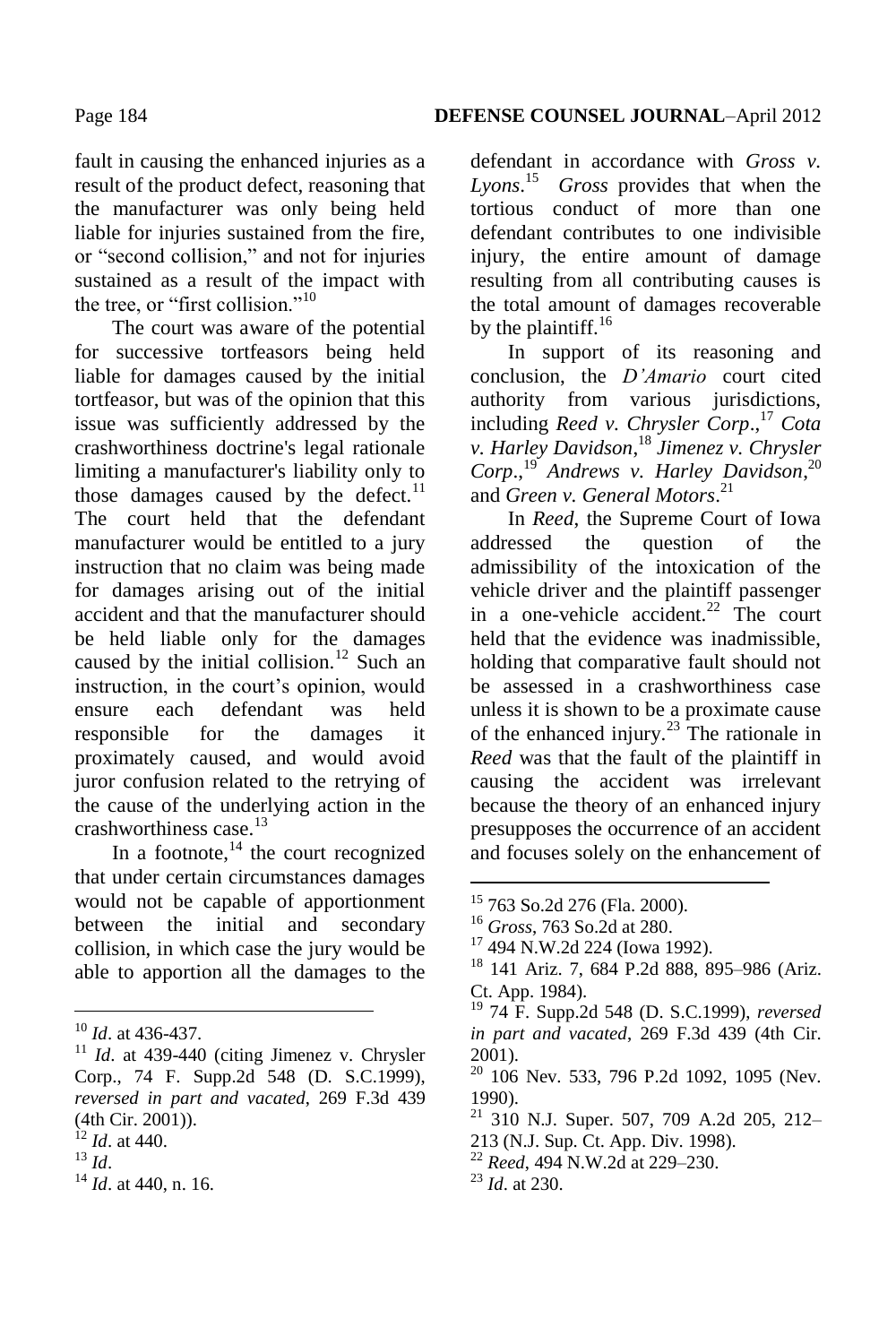the resulting injuries.<sup>24</sup> Because *Reed* involved negligence of the driver of the vehicle as well as the plaintiff, the holding applied to apportionment among defendants and to apportionment between the plaintiff and the manufacturer. $^{25}$ 

However, in *Jahn*, the Supreme Court of Iowa revisited the question of whether comparative fault applied in enhanced injury cases. The court focused on the proximate cause issue, finding that it was foreseeable to an initial tortfeasor that equipment in a vehicle may malfunction and cause further injuries.<sup>26</sup> The court also relied on its interpretation of the Iowa comparative fault statute, which provided that "[i]n determining the percentages of fault, the trier of fact shall consider both the nature of the conduct of each party and the extent of the casual relation between the conduct and the damages claimed." The court concluded that by this language the legislature directed that causal relation between the conduct of the product manufacturer and the resulting damages were elements to be considered in assigning a percentage of liability in enhanced injury cases. $27$ The *Jahn* court additionally recognized that there may be cases where the fact finder finds divisible injury, in which case the product manufacturer would only be liable for the amount of divisible injury subject to comparative fault principles. $^{28}$ 

In *Cota*, the plaintiff motorcyclist was intoxicated and was burned when one of the motorcycle's gasoline tanks

ruptured during a collision.<sup>29</sup> He sued the manufacturer under the enhanced injury theory, claiming the motorcycle was defective in its design. $30$  The court held that evidence of the plaintiff's intoxication was properly excluded as irrelevant, because the manufacturer was only liable for the enhancement of damages, and the real purpose for wanting the evidence introduced was to inflame the jury against the plaintiff. $31$ 

However, *Cota* was decided before the legislative adoption of comparative fault in Arizona. In *Zuern v. Ford Motor*   $Co.,<sup>32</sup>$ the court overruled *Cota*, specifically based upon the application of the comparative fault statute to enhanced injury cases.<sup>33</sup> The court interpreted the statute to require comparison of all types of fault. $34$  This process involved the determination of proximate causation and also the determination and apportionment of the relative degrees of fault of all parties and nonparties.<sup>35</sup>

In *Andrews*, the Nevada Supreme Court held that the comparative negligence of the plaintiff was not admissible in enhanced injury cases.<sup>36</sup> However, one aspect of the rationale for this holding was that enhanced injury cases fell within the realm of strict liability, and that comparative negligence was not a defense in such cases under Nevada law.<sup>37</sup>

<u>.</u>

<sup>36</sup> 796 P.2d at 1095 (Nev. 1990).

 $\overline{a}$ <sup>24</sup> *Id*.

<sup>25</sup> *See* Jahn v. Hyundai Motor Co., 773

N.W.2d 550, 559 (Iowa 2009).

<sup>26</sup> *Id*. at 559-560.

<sup>27</sup> *Id*. at 560.

<sup>28</sup> *Id*.

<sup>29</sup> *Cota*, 684 P.2d at 889.

<sup>30</sup> *Id*.

<sup>31</sup> *Id*. at 895-896.

<sup>32</sup> 937 P.2d 676 (Ariz. Ct. App. 1996).

<sup>33</sup> *See Zuern*, 937 P.2d at 680.

<sup>34</sup> *Id*. at 681.

<sup>35</sup> *Id*.

<sup>37</sup> *Id*.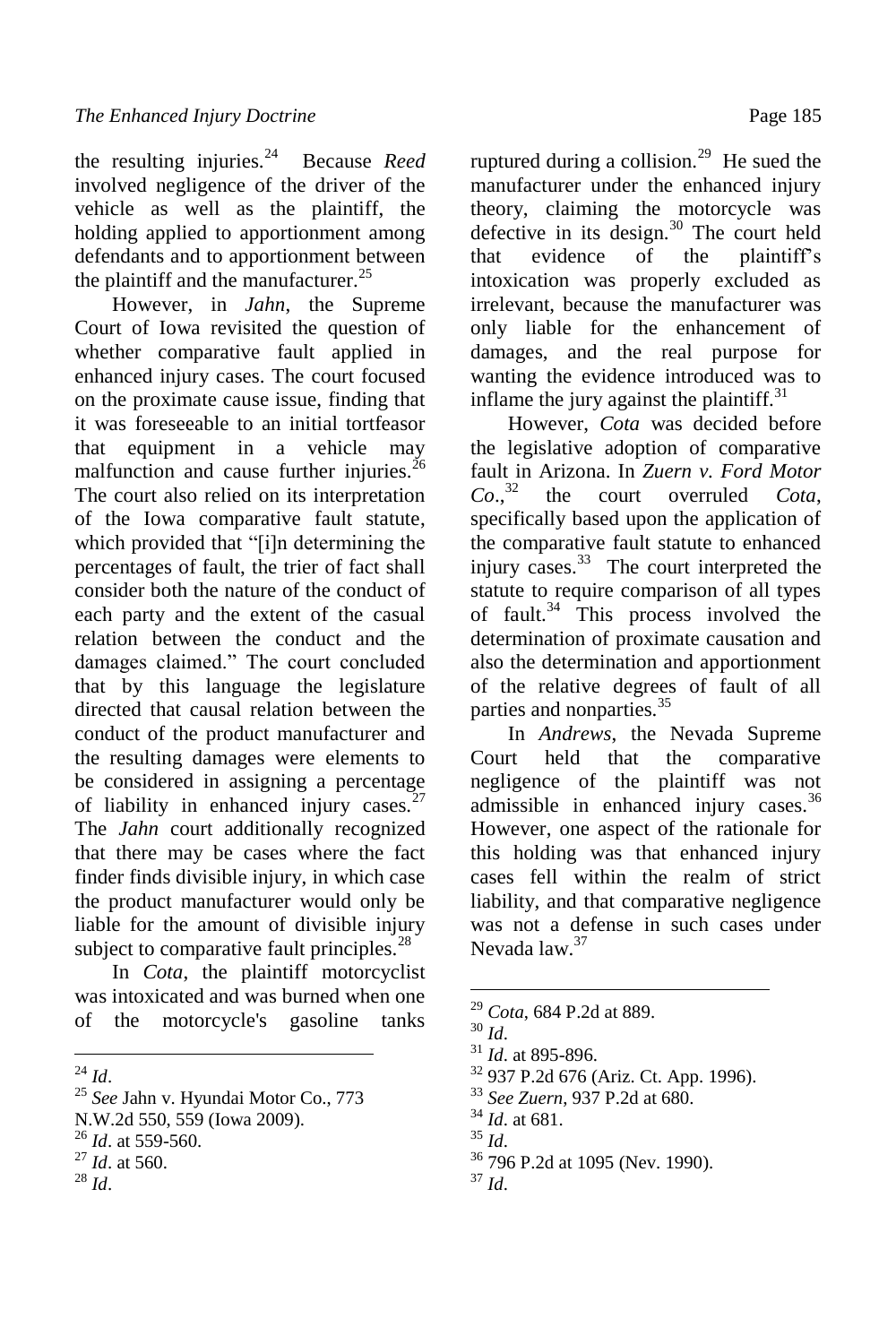#### In *Green v. General Motors Corp*., the court pointed out that it was in the minority on the issue and that this was due to New Jersey's rules of limited comparative fault.<sup>38</sup> Specifically, the court noted that if New Jersey abrogated its quasi-assumption of risk rule in favor of a pure form of comparative negligence, then the result might be different.<sup>39</sup>

Ten years after the *D'Amario* decision, the Florida Legislature has amended the comparative fault statute to expressly provide that a jury must apportion damages amongst all persons or entities contributing to an accident in products liability cases in which the plaintiff alleges an additional or enhanced injury,<sup>40</sup> expressly overruling *D'Amario*. 41

Therefore, several courts which refused to apply comparative fault to enhanced injury cases in legal systems of pure comparative negligence have since been expressly overruled. In addition, several of the other aforementioned

 $\overline{a}$ 

 $41$  Note 1A to  $\S768.81$  states, "Section 2, ch. 2011-215, provides that '[t]he Legislature intends that this act be applied retroactively and overrule D'Amario v. Ford Motor Co., 806 So. 2d 424 (Fla. 2001), which adopted what the Florida Supreme Court acknowledged to be a minority view. That minority view fails to apportion fault for damages consistent with Florida's statutory comparative fault system, codified in s. 768.81, Florida Statutes, and leads to inequitable and unfair results, regardless of the damages sought in the litigation. The Legislature finds that, in a products liability action as defined in this act, fault should be apportioned among all responsible persons."

decisions are distinguishable based on the fact that they were made in legal systems which did not apply pure comparative negligence.

### **IV. The Great and Growing Majority**

The majority view holds that the principle of concurrent causation applies to cases involving enhanced injuries and, as a result, the principles of comparative fault apply. Concurrent causes are two or more separate and distinct causes that operate contemporaneously to produce a single injury or damage. Thus, under the majority view, a plaintiff may still recover against a manufacturer for the enhanced injury caused by the product defect, but evidence is permitted as to the cause of the initial impact and injuries in addition to the defect and enhanced injuries, and the jury is tasked with apportioning fault to each responsible party for the damages proximately caused by that party. It can therefore be said that the enhanced injury doctrine, under the majority view, is incorporated into the comparative fault doctrine.

In *Montag by Montag v. Honda Motor Co*., the plaintiff stopped her vehicle on the railroad tracks and was hit by a train.<sup>42</sup> The impact caused her door to open, which automatically caused her seatbelt to retract, and she was subsequently ejected from the vehicle. $43$ The plaintiff admitted her negligence in driving in front of the train, but argued that the initial accident and her own negligence were irrelevant to the cause of action for damages for enhanced injuries

<sup>&</sup>lt;sup>38</sup> 709 A.2d at 224, n.23.

<sup>39</sup> *Id*.

 $^{40}$  FLA. STAT. § 768.81(3)(b) (2011).

<sup>1</sup>  $42$  75 F.3d 1414, 1415 (10th Cir. 1996). <sup>43</sup> *Id*.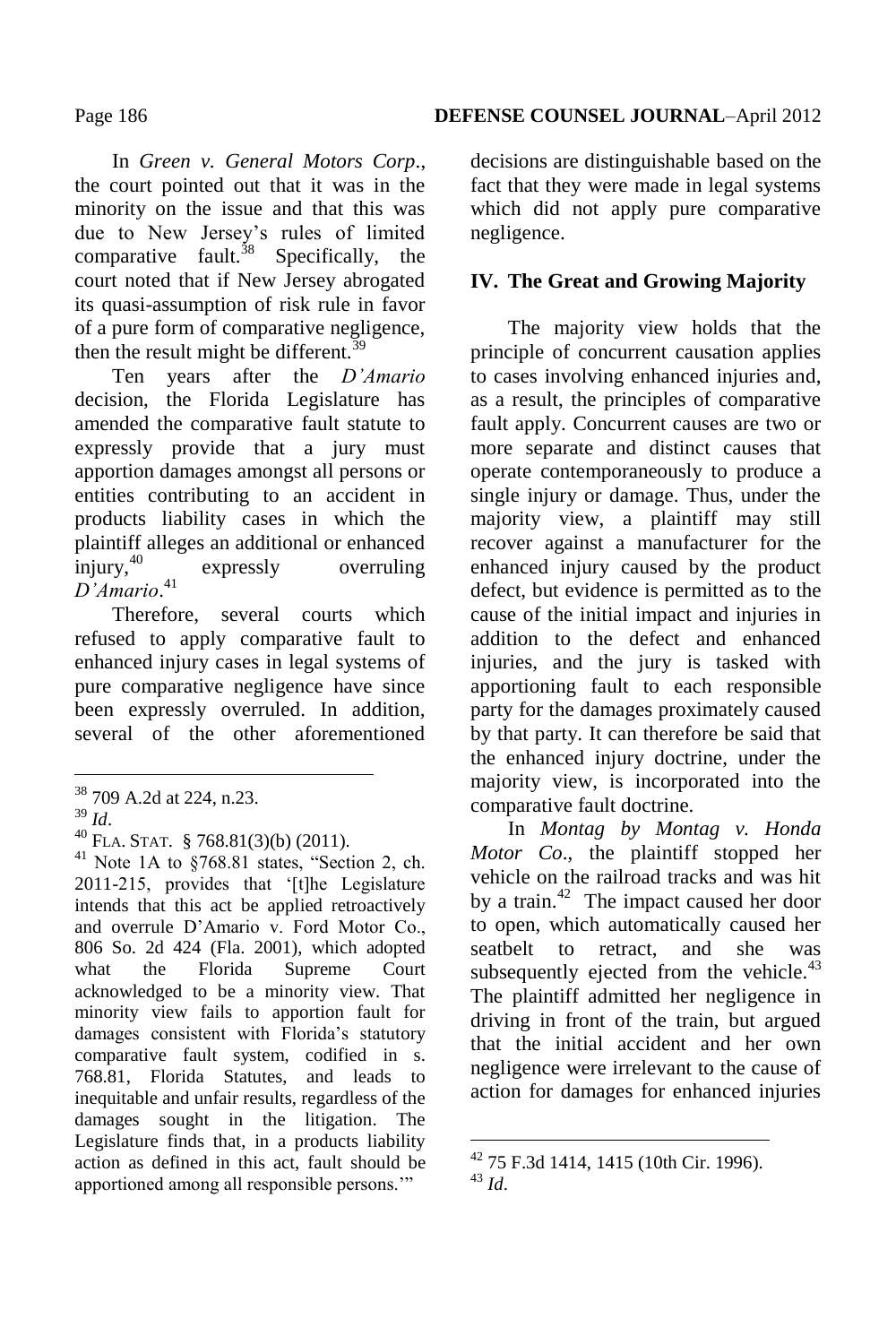due to the defective design of the seathelt<sup>44</sup>

The Tenth Circuit addressed the application of the Colorado comparative fault statute, which provided that the fault of the person suffering the harm and the fault of all other parties of the action shall be compared in a products liability action.<sup>45</sup> The court broadly construed the term "fault," stating that it was a general term encompassing a broad range of behavior, including negligence.<sup>46</sup> It held that the jury could compare the fault of the plaintiff in determining damages from the second collision. $47$  The court reasoned that, in making a determination regarding "enhanced injury," the jury was comparing which of the plaintiff's injuries were caused by the first collision versus the second collision, and thus the jury was essentially "already comparing the plaintiff's and the defendant's behavior in order to determine causation."<sup>48</sup> Hence, requiring the jury to make a similar determination regarding damages was deemed consistent with Colorado's comparative fault statute.<sup>49</sup>

In *Meekins v. Ford Motor Co*., <sup>50</sup> the plaintiff was involved in an intersectional collision, and there was a dispute as to whether the plaintiff stopped at the stop sign.<sup>51</sup> The plaintiff argued that he would not have been injured but for a defective airbag which crushed his fingers upon

 $\overline{a}$ <sup>44</sup> *Id*.

- <sup>45</sup> *Id*. at 1419 (citing COL. REV. STAT. § 13-21-
- 406).
- $^{46}$  *Id*.
- <sup>47</sup> *Id*.
- <sup>48</sup> *Id*.
- <sup>49</sup> *Id*.
- <sup>50</sup> 699 A.2d 339 (Del. Super. Ct. 1997).
- <sup>51</sup> *Id*. at 340.

inflating.<sup>52</sup> Defendant car manufacturer denied the air bag caused the injuries and alleged that the injuries were caused when the steering wheel spun as a result of the collision<sup>53</sup>

Regarding the application of the enhanced injury doctrine and comparative negligence, the court remarked, "One must be careful to resist the temptation to view this issue in an isolated, over simplified way."<sup>54</sup> While some cases might have clearly distinguishable injuries as a result of the initial collision compared to injuries from the defect, most cases are not clear cut and involve "several acts of negligence, all of which might be proximate causes of the plaintiff's injuries."<sup>55</sup> The *Meekins* court held that the comparative negligence statute applied in enhanced injury cases and that the negligence of the plaintiff was a defense.<sup>56</sup> In addition, while the specific issue was not before the court, the court in *dicta* stated that the negligence of all parties whose conduct proximately caused the injuries could be considered by the jury.<sup>57</sup>

Within the past two years, the state supreme courts of Utah and Indiana have addressed the application of comparative fault in enhanced injury cases. In *Egbert v. Nissan Motor Co.*, <sup>58</sup> the Egberts were involved in an accident while trying to avoid another vehicle.<sup>59</sup> The car rolled and the front passenger window shattered,

1

<sup>54</sup> *Id*.

- <sup>55</sup> *Id*.
- <sup>56</sup> *Id*. at 346.
- <sup>57</sup> *Id*.
- <sup>58</sup> 228 P.3d 737 (Utah 2010).
- <sup>59</sup> *Id*. at 738.

<sup>52</sup> *Id*.

<sup>53</sup> *Id*.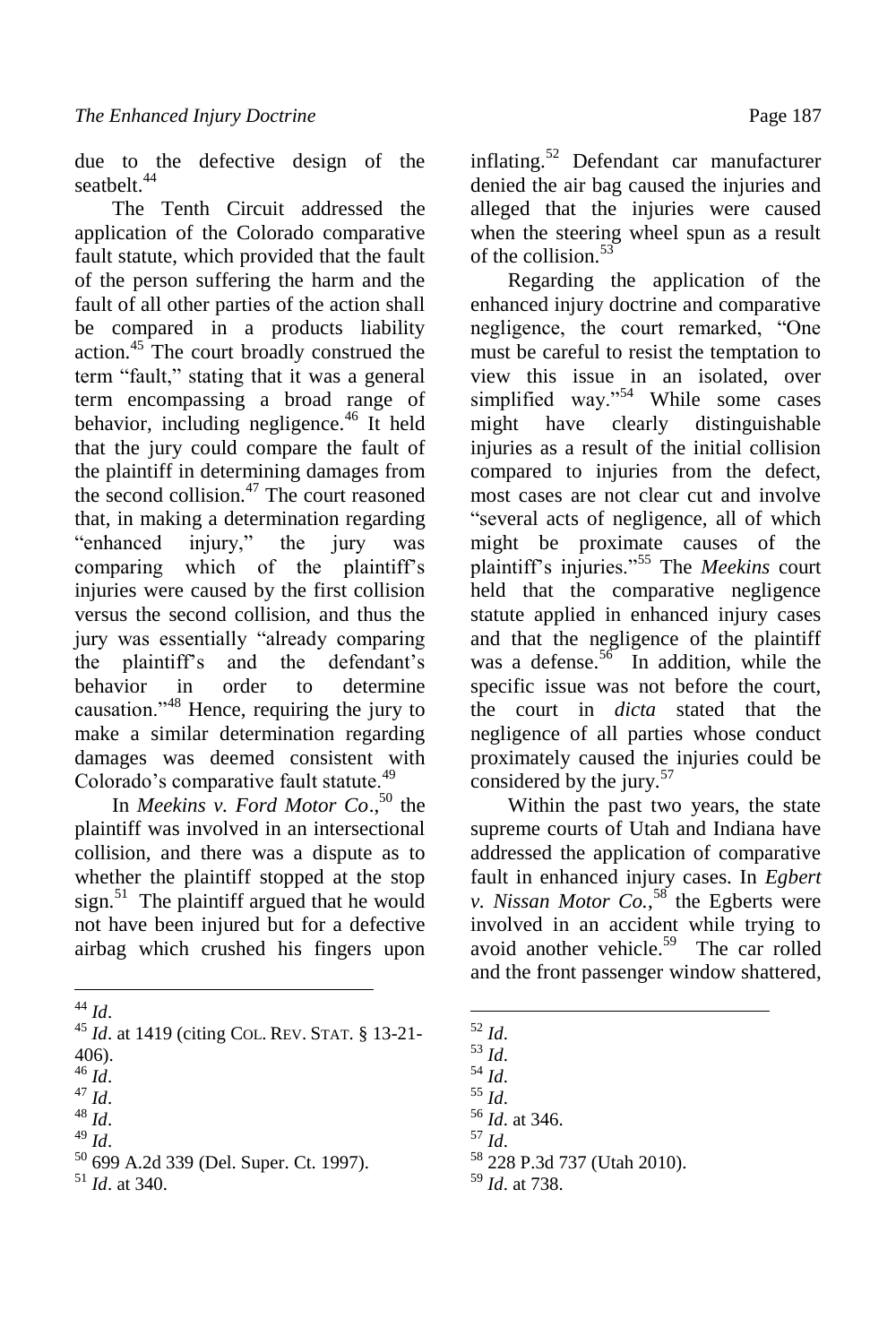causing Mrs. Egbert, who was eight months pregnant at the time, to be ejected through the window.<sup>60</sup> She suffered serious injuries and had an emergency Csection, and her child was born with a serious brain injury. $61$  The Egberts alleged, under the enhanced injury theory, that the passenger window was defectively designed because it was made with tempered glass as opposed to laminated glass, and had the window been designed properly the accident would not have caused such serious injuries to Mrs. Egbert or the brain injury to the child.<sup>62</sup>

Pointing to the Utah legislature's abolition of joint and several liability in favor of a comparative fault scheme, the court explained, "Utah's statute contains an explicit legislative intent and declaration that fault, in all its broadly defined forms, is always apportionable. Thus, even when a plaintiff suffers what is generally thought to be an indivisible injury, our statute calls for apportionment."<sup>63</sup>

The court held that a defendant product seller is liable only for the enhanced injury as determined by a factfinder's apportionment under the comparative fault statute, and that, under this rule of apportionment, when there is evidence of a defect and evidence that the defect is a factor in enhancing the injury, the jury must apportion fault between the defendant original tortfeasor and the defendant product seller.<sup>64</sup>

- <sup>61</sup> *Id*.
- <sup>62</sup> *Id*.

In *Green v. Ford Motor Co*., 65 answering a certified question from the United States District Court, the Indiana Supreme Court ruled that, in a crashworthiness case alleging enhanced injuries under the Indiana Products Liability Act, the finder of fact must apportion fault to the person suffering physical harm when that alleged fault is a proximate cause of the harm for which damages are being sought.<sup>66</sup>

The underlying federal lawsuit asserted that the defendant was negligent in the design of the 1999 Ford Explorer vehicle's restraint system.<sup>67</sup> The plaintiff drove the vehicle off the road and it struck a guardrail, rolled down an embankment, and came to rest upside down in a ditch.<sup>68</sup> The plaintiff alleged that his injuries were substantially enhanced because of the alleged defects in the vehicle's restraint system.<sup>69</sup>

The court addressed the minority view's theory that any negligence in causing the "first collision" is irrelevant to determining liability for the "second collision," and found that this theory failed to address two considerations which lead to a contrary conclusion.<sup>70</sup> First, the court pointed out that most of the early crashworthiness decisions arose under common law or statutory product liability law that imposed strict liability for which a plaintiff's contributory negligence was not available as a defense, making it irrelevant in those cases to

<sup>68</sup> *Id*.

<u>.</u>

<sup>69</sup> *Id*.

 $\overline{a}$ <sup>60</sup> *Id*.

<sup>63</sup> *Id*. at 746.

<sup>64</sup> *Id*.

<sup>65</sup> 942 N.E.2d 791 (Ind. 2011).

<sup>66</sup> *Id*. at 796.

<sup>67</sup> *Id*. at 793.

<sup>70</sup> *Id*. at 794.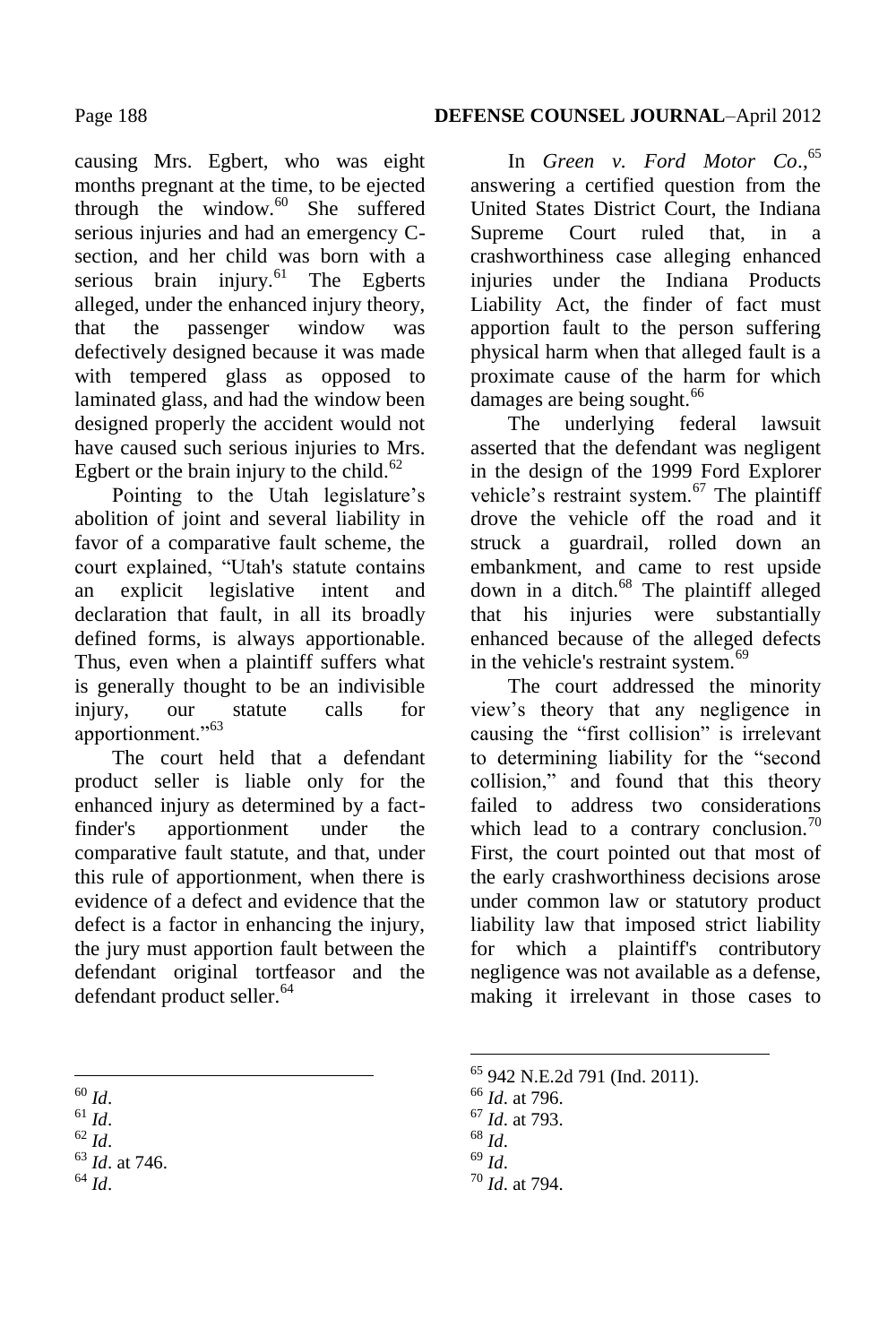consider a plaintiff's contributory negligence.<sup>71</sup>

Second, and more importantly, the court noted that the Indiana Product Liability Act expressly required liability to be determined in accordance with the principles of the comparative fault statute.<sup>72</sup> The court examined the Indiana Product Liability Act and the Comparative Fault Act, finding that the legislature had employed expansive language to describe the breadth of causative conduct that may be considered in determining and allocating fault.<sup>73</sup> The court concluded that it was the function of the fact finder to consider and evaluate the conduct of all relevant actors who are alleged to have caused or contributed to cause the harm, determine whether such conduct satisfies the requirement of proximate cause, allocate as comparative fault only such fault that it finds to have been a proximate cause of the claimed injuries, and, if the fault of more than one actor is found to have been a proximate cause of the claimed injuries, the fact finder may consider the relative degree of proximate causation attributable to each of the responsible actors.<sup>74</sup>

Courts in many other jurisdictions<sup>75</sup> have reached the same conclusion that the principles of comparative fault apply to enhanced injury cases.<sup>76</sup>

#### **V. The Right Result?**

As demonstrated by the foregoing case analysis, most courts addressing the enhanced injury doctrine within a system

1 965 P.2d 1209 (Alaska 1998); Keltner v. Ford Motor Co., 748 F.2d 1265 (8th Cir. 1984) (applying Arkansas law); Doupnik v. General Motors Corp., 225 Cal.App.3d 849 (Cal. Ct. App. 1990); Day v. General Motors Corp., 345 N.W.2d 349 (N.D. 1984); Whitehead v. Toyota Motor Corp., 897 S.W.2d 684 (Tenn. 1995); Payne v. Ford Motor Co., 223 Wis. 2d 265, 588 N.W.2d 927 (Wis. Ct. App. 1998), *review denied* (Wis. 1999); Norwest Bank New Mexico, N.A. v. Chrysler Corp., 127 N.M. 397, 981 P.2d 1215 (N.M. Ct. App. 1999), *cert. denied* (May 25, 1999); Dannenfelser v. DaimlerChrysler Corp., 370 F. Supp.2d 1091 (D. Haw. 2005) (applying Hawaii law); McNeil v. Nissan Motor Co., Ltd., 365 F. Supp.2d 206 (D.N.H. 2005) (applying New Hampshire law); Estate of Hunter v. Gen. Motors Corp., 729 So.2d 1264, 1273–1275 (Miss.1999); Harsh v. Petroll, 584 Pa. 606, 887 A.2d 209, 218 (Pa. 2005); Duncan v. Cessna Aircraft Co., 665 S.W.2d 414, 428 (Tex.1984); Zuern v. Ford Motor Co., 937 P.2d 676 (Ariz. Ct. App. 1997) (discussed *supra*); Jahn v. Hyundai Motor Co., 773 N.W.2d 550, 559 (Iowa 2009) (discussed *supra*).

<sup>76</sup> Regarding the application of comparative fault, the Restatement (Third) section 17(b) indicates that comparative fault principles should apply among multiple defendants. The official comments to section 17, however, address only the issue of apportionment of the fault of the plaintiff, but do not discuss the issue of applying comparative fault principles among defendants. RESTATEMENT (THIRD) OF TORTS: PRODUCTS LIABILITY § 17, reporter's note to cmt. a, at 259–260.

 $\overline{a}$ <sup>71</sup> *Id*.

<sup>72</sup> *Id*.

<sup>73</sup> *Id*. at 793.

<sup>74</sup> *Id*. at 795-796.

<sup>75</sup> Hinkamp v. American Motors Corp*.*, 735 F. Supp. 176 (E.D. N.C. 1989), *judgment aff'd without opinion*, 900 F.2d 252 (4th Cir. 1990) (applying North Carolina law); Huffman v. Caterpillar Tractor Co., 645 F. Supp. 909 (D. Colo. 1986), *decision aff'd*, 908 F.2d 1470 (10th Cir. 1990), *reh'g denied*, (June 12, 1990); General Motors Corp. v. Farnsworth,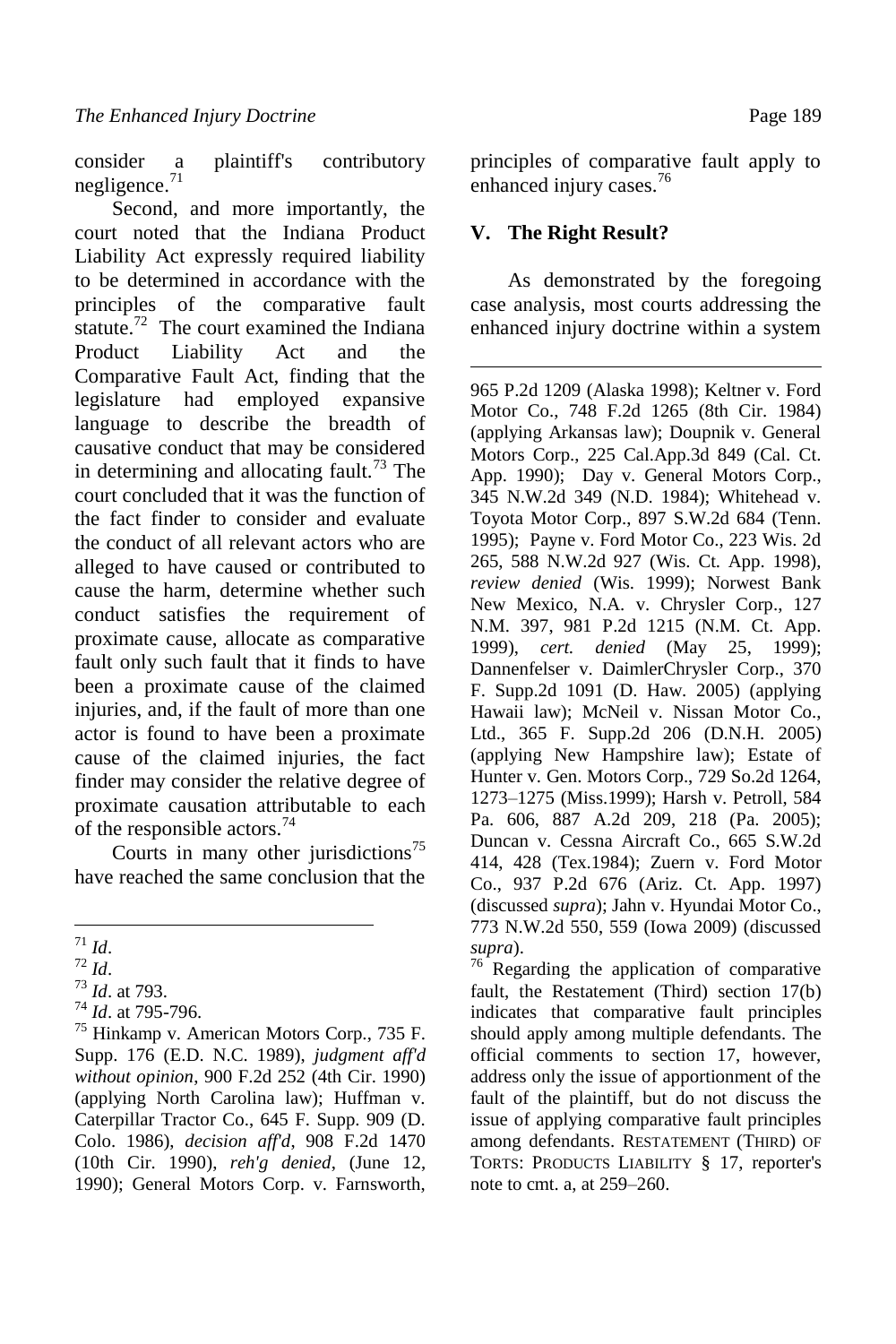of comparative fault have held that the comparative negligence of the plaintiff and other parties applies. Based upon a purely legal analysis, the majority approach is arguably the correct approach. The key to the issue is the principle of proximate cause, which is the focus of both the enhanced injury doctrine and the comparative fault doctrine. The majority viewpoint recognizes that enhanced injury cases can involve several proximate causes and that the best way to address this is through the universal application of comparative fault.

Comparative fault systems in place in many states broadly define the term fault and envision a scheme in which the fact finder is able to hear evidence regarding all potential proximate causes of injury and apportion responsibility accordingly. The jury under this system may still consider the evidence and find that the entire injury was caused by the defect, or that a specific injury would not have been caused but for the defect. Thus, the majority viewpoint properly brings the enhanced injury theory of liability within the system of comparative fault.

In contrast, many of the decisions advocating the minority position were from states which retain some aspects of joint and several liability. For legal systems with pure comparative fault, there are two major criticisms of the minority position's approach of not applying comparative fault in enhanced injury cases.

The first is that this approach ignores well-established principles of proximate cause—that the injury would not have occurred but for the negligent conduct, and that the injury was a natural and

probable consequence of that conduct which should have been foreseen Generally, in enhanced injury cases, the defect would not have manifested itself but for the negligence of the person causing the initial injury. There are also usually several acts of negligence (i.e. negligence of the plaintiff or third parties), all of which may be proximate causes of the injuries the plaintiff sustained, whether they are limited to those sustained in the initial collision or enhanced by a defective product in a subsequent collision. Further, in many enhanced injury cases, the injuries suffered are not sufficiently separate and distinct to be able to differentiate between or among them. The minority viewpoint relies on the presumption that the "first" collision" and "second collision" are completely unrelated and severable, which is oftentimes not the case in motor vehicle accidents<sup>77</sup>

From an application and policy perspective, proponents of the minority viewpoint express the concern that allowing the jury to hear facts relating to the initial cause of the accident will cause confusion among jurors in assessing the negligence of multiple parties and determining the extent to which a person's negligence caused injury. This concern is misplaced. Jurors have historically been assigned a civic responsibility of seeking the truth and applying law to the relevant facts. Moreover, the minority approach prevents jurors from hearing all the material facts related to the cause of the accident, which

<u>.</u>

<sup>77</sup> *See* Charles T. Wells, Douglass B. Lampe and Larry M. Roth, D'Amario v. Ford*: Time to Expressly State the Decision Is No Longer Viable*, 85 FLA. BAR. J. 10 (2011).